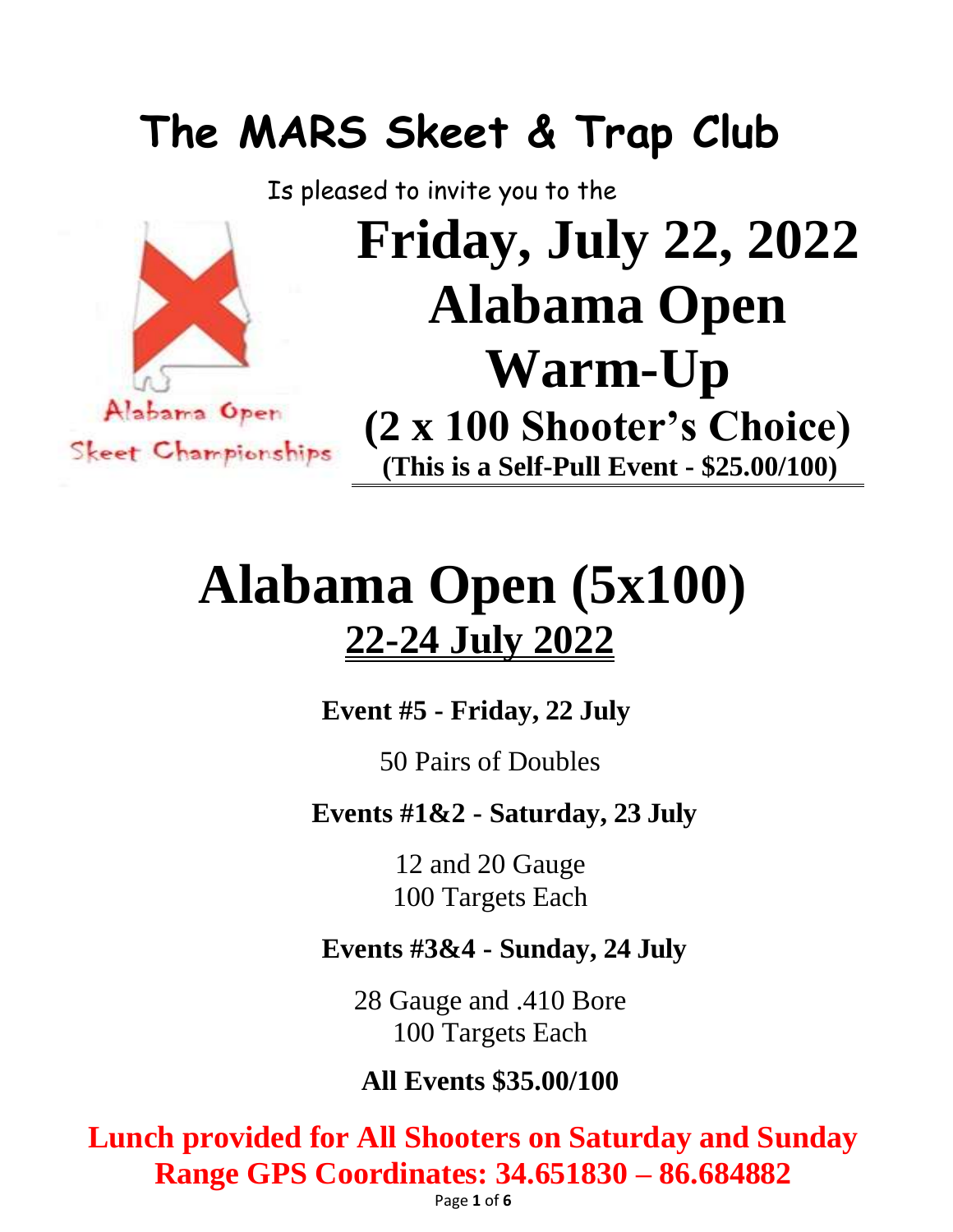**Welcome to the Alabama Open.** This is a 500 target NSSA registered shoot and is an **Open** Event. All NSSA rules apply, except as stated in the program, or as posted. The all-inclusive entry fee for each gun is **\$35.00/100**. We would appreciate shooters pre-registering via email as noted in the message accompanying this flyer (Send to: Roy Jorgensen [\(alabamaskeet@gmail.com\)](mailto:alabamaskeet@gmail.com) to ensure their place in the shoot.

Registration opens at 0800 on Friday, Saturday and Sunday.

## **All contestants arriving on Friday will be required to stop at the Redstone Arsenal Visitor's Center at Gate #9 to obtain a weekend pass!**

**Optional Purses:** All money is returned to shooters

**Class Option - \$10.00 per event =** All money returned to class

**HOA Purse - \$10.00 (\$3 to HOA Champ, \$7.00 to Class)** (HOA Champ is guaranteed \$20 above highest class payout) (Runner-up & 3rd place remain in class for monetary award purposes)

**CHAMP OF CHAMPS OPTION - \$10.00** Events 1 - 4 - All Money Returned. Maximum score is 100. Sum of the last 25 targets of each event. Tie scores divide the purse evenly

**Handicap Option - \$5 per gun** (Max score is 100, ties divide)

## **Lunch provided for All Shooters on Saturday and Sunday Range GPS Coordinates: 34.651830 – 86.684882**

Page **2** of **6**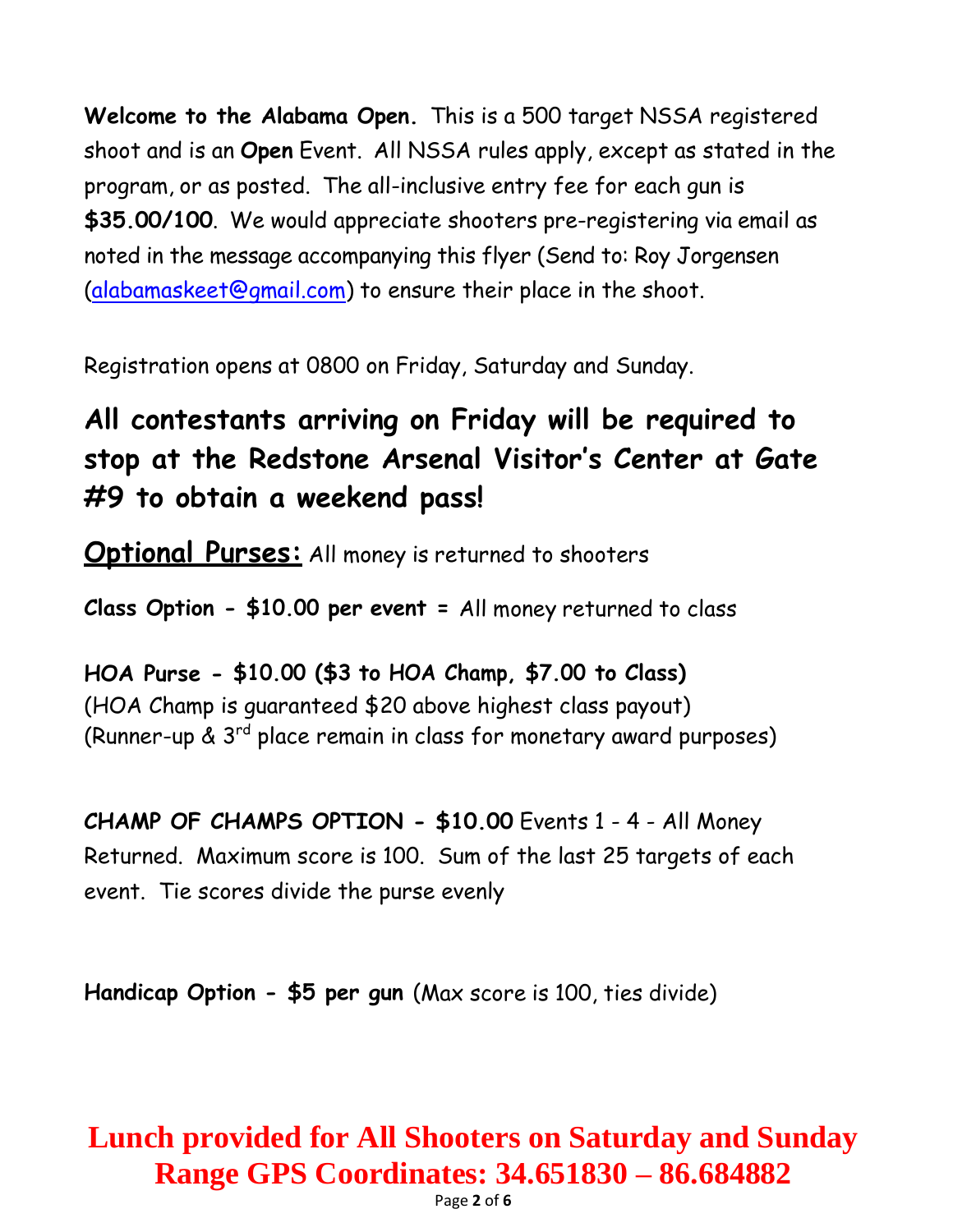### **Handicap Table**

| Class | 12 Gauge | 20 Gauge | 28 Gauge | 410 Bore | DBL |
|-------|----------|----------|----------|----------|-----|
| AAA   |          |          |          |          |     |
| AA    |          |          |          |          |     |
|       |          |          |          |          | Ⴌ   |
| B     |          |          |          |          |     |
|       |          | 5        |          |          |     |
|       | 5        |          |          |          | 13  |
|       |          |          |          |          |     |

**Concurrent Events:** All NSSA concurrent classes apply - Honors Only

## **Purse Divisions:**

1-5 100% (One Place)

6-10 - 60/40% (Two Places)

>10 - 50/30/20% (Three Places)

## **Shoot-offs:**

Sudden death doubles at stations 3, 4, and 5, miss and out by station, will be conducted for all money ties (except where noted), as well as Champion, Runner-Up, and Third for each event, including concurrent(s), using the runner by, and this for businessm, insideing others and below will be smallest gauge gun as appropriate. All ties for 4<sup>th</sup> place and below will be decided by long run, and if still tied, then by shoot-off as described above.

## **Rotation Schedule:**

Warm-Up

| Rotation | Fridav      |  |  |
|----------|-------------|--|--|
|          | 0900 & 1200 |  |  |
|          | 1030 & 1330 |  |  |

## Main Event

| Rotation | Friday<br>Doubles | Saturday<br>12 Gauge | Saturday<br>20 Gauge | Sunday<br>28 Gauge | Sunday<br>410 Bore |
|----------|-------------------|----------------------|----------------------|--------------------|--------------------|
|          | 1315              | 0900                 | 1330                 | 1030               | 1500               |
|          | 1430              | 1030                 | 1500                 | 1200               | 1630               |
| 3        | 1545              | 1200                 | 1630                 | 0900               | 1330               |

**NOTE: If Doubles will not be shot - Just let us know when pre-registering**

## **Lunch provided for All Shooters on Saturday and Sunday Range GPS Coordinates: 34.651830 – 86.684882**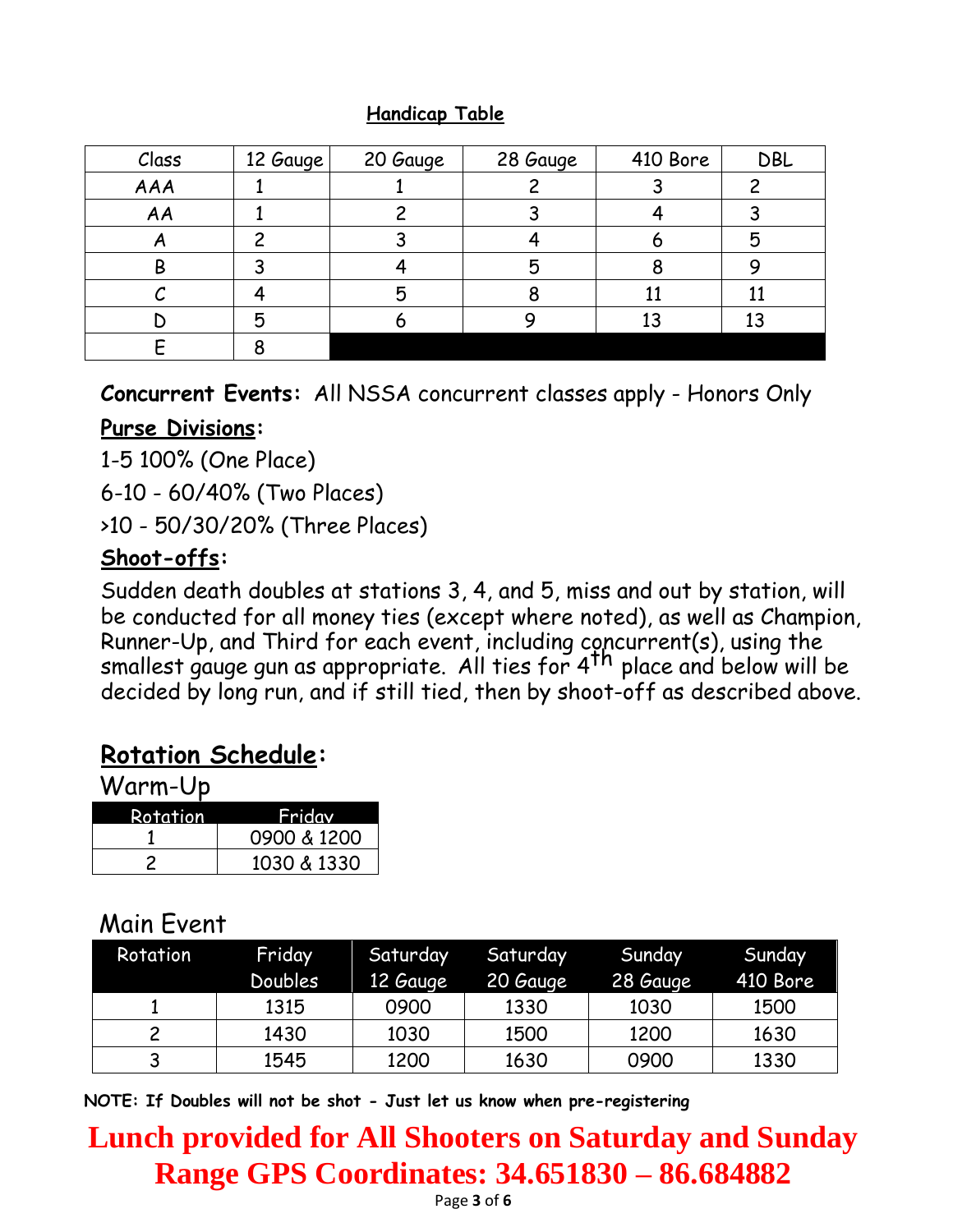## **NOTES:**

## **General Information:**

Management reserves the right to change the shoot program as conditions warrant, and to refund, reject, or disqualify any contestant, who, in the management's judgment, interferes with the administration, harmony, or sportsmanship of the shoot. Eye and hearing protection is required for all competitors and range personnel. Competitors; range personnel, and spectators assume all risks which may result from accidents.

This shoot will be conducted in accordance with NSSA and ASSA rules.

Picking up hulls during the shoot is prohibited.

Shooters are required to be ready 15 minutes prior to flight time.

5 person squads should complete 100 targets in 1 hour 20 minutes. Please be on time and help keep the shoot on time!

**Saturday & Sunday Lunch served complements of MARS Skeet & Trap Club Redstone Arsenal, Al.**

## **Proof Shells will not be provided**

### **Lodging Information:**

**Note: We have a Candlewood Inn On-Post which offers Shoot Accommodations for Active/Retired Military members; DAC employees & Shoot Participants! If you have access to the Post you have access to the hotel! Call: (256) 924-7707**

### **RV Park:**

 The Redstone RV Park, which is off of Patton Road by the PX and the Commissary, may have weekend spaces available. Please reference http://www.redstonemwr.com/lodging & leisure/rv.php for instructions, locations, and GPS coordinates. For additional you can call RSA MWR Outdoor Recreation at 256-876-4868.

## **Lunch provided for All Shooters on Saturday and Sunday Range GPS Coordinates: 34.651830 – 86.684882**

Page **4** of **6**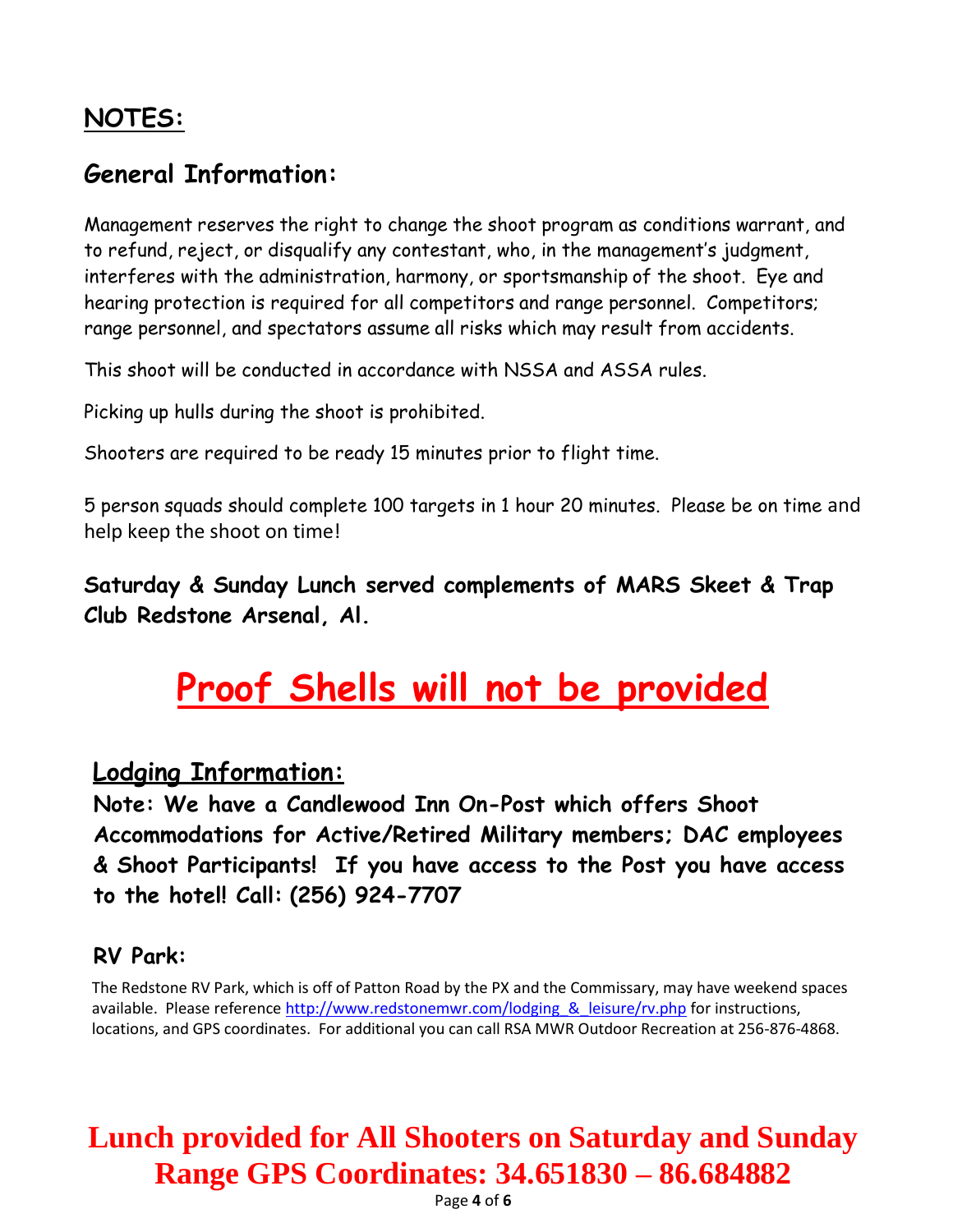### **Near-By Hotels/Motels Include:**

[Comfort Suites Huntsville](http://c.ypcdn.com/2/c/rtd?rid=af05e153-9567-4157-bd8c-33ee00f3b53b&ptid=whn32tnv4p&vrid=06cef69ee82bc5975af407a2e68d4e79&lid=1000371071386&lsrc=IY&ypid=483876217&tl=1600&dest=http%3A%2F%2Fwww.411.com%2Fbusiness%2Fdetails%3Fuid%3DC483876217) : [Comfort Inn](http://c.ypcdn.com/2/c/rtd?rid=af05e153-9567-4157-bd8c-33ee00f3b53b&ptid=whn32tnv4p&vrid=06cef69ee82bc5975af407a2e68d4e79&lid=1000371075836&lsrc=IY&ypid=483880960&tl=1600&dest=http%3A%2F%2Fwww.411.com%2Fbusiness%2Fdetails%3Fuid%3DC483880960) : [La Quinta Inn Huntsville Research Park](http://www.411.com/business/la-quinta-inn-huntsville-research-park-huntsville-al) : [Hilton Garden Inn](http://www.411.com/business/hilton-garden-inn-huntsville-al-2) : 4870 University Dr Northwest, Huntsville, AL 301 Boulevard South SW, Huntsville, AL [Country Inn & Suites](http://www.411.com/business/country-inn-suites-huntsville-al) : 4880 University NW, Huntsville, AL

6224 Torok Cir, Huntsville, AL // [website](http://c.ypcdn.com/2/c/rtd?rid=af05e153-9567-4157-bd8c-33ee00f3b53b&ptid=whn32tnv4p&vrid=06cef69ee82bc5975af407a2e68d4e79&lid=1000371071386&tl=6&lsrc=IY&ypid=483876217&dest=http%3A%2F%2Fwww.comfortsuites.com%2Fhotel-huntsville-alabama-AL196%3Fsource%3Dyplocalcs) 4725 University Dr NW, Huntsville, AL // [website](http://c.ypcdn.com/2/c/rtd?rid=af05e153-9567-4157-bd8c-33ee00f3b53b&ptid=whn32tnv4p&vrid=06cef69ee82bc5975af407a2e68d4e79&lid=1000371075836&tl=6&lsrc=IY&ypid=483880960&dest=http%3A%2F%2Fwww.comfortinn.com%2Fhotel-huntsville-alabama-AL239%3Fsource%3Dyplocalci)

### **All Visitors to Redstone Arsenal Must have:**

**Driver's License; Vehicle Registration; and Proof of Insurance (if driving on post) Picture ID** (For everyone 16 years and older)

### **Vehicles are subject to search at the gate**

#### **Pre-Registration:**

If you have any questions please contact Roy at (256) 924-0683

### **NOTICE:**

ALL Firearms must be **registered** with the Director of Emergency Services (DES) at Redstone Arsenal. **Note:** Please check the registration expiration date on your form! If you haven't registered your firearm(s) at Redstone this shooting season; your registration has expired; or you no longer have your form – You MUST fill out the provided Firearms Registration Form and send it, along with a photocopy of your driver's license to:

### **Roy Jorgensen**

6606 Mountain Ledge Drive SE Owens Cross Roads, AL 35763

Emailing your submission to **Alabamaskeet@gmail.com** will expedite the process! We will hand carry your forms to the Security Department for processing and return the approved form to you.

## **Lunch provided for All Shooters on Saturday and Sunday Range GPS Coordinates: 34.651830 – 86.684882**